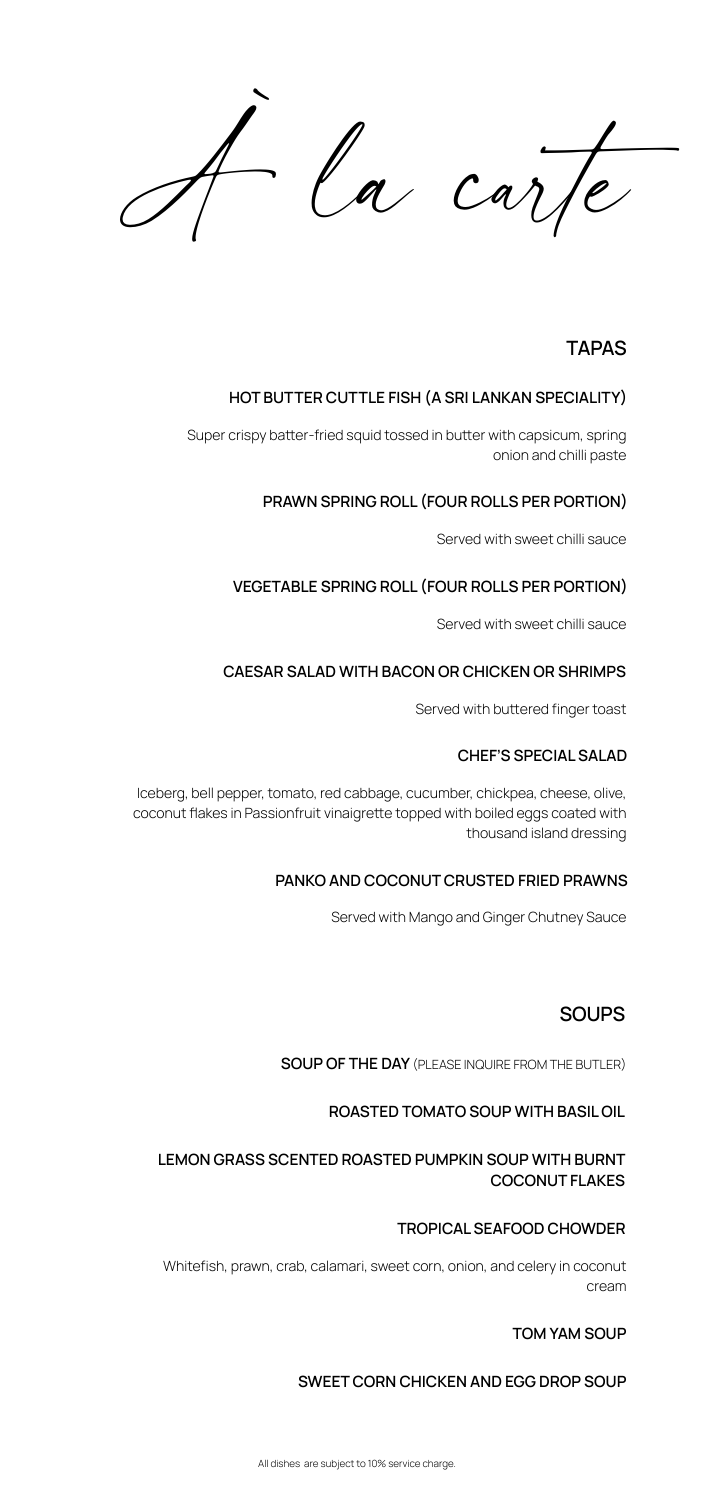$a$ 

# **SNACKS**

# (ALL SNACKS ARE SERVED WITH FRENCH FRIES AND COLE SLAW)

# **SAVOURY WAFFLES**

### (ALL WAFFLES ARE SERVED WITH FRENCH FRIES)

#### **CHOICE OF CHICKEN OR BEEF BURGER WITH CHEESE AND FRIED EGG**

#### **YOUR CHOICE OF TOASTED OR PLAIN SANDWICH**

Cheese & Tomato / Chicken /Tuna

#### **THREE GABLES CLUB SANDWICH**

#### **MONTE CHRISTO SANDWICH**

#### **FRENCH FRIES OR POTATO WEDGES**

Iceberg, cheese, tomato, bacon, fried egg, and chicken

Crumb-Fried Ham & Cheese Sandwich

#### **A TASTE OF THAILAND**

Spicy Thai Red Chicken infused with Lemon Grass and Kafir Lime Leaves topped with Cheese

#### **ROASTED CHICKEN GOODNESS**

Orange and honey marinated shredded Roast Chicken with Apple, Cheddar and Chilli Mayo

#### **CREAMY SEAFOOD DELIGHT**

Grilled Squid, Prawns, and White Fish in a flavoured Béchamel sauce topped with Cheese

# **HOT & SPICY DANCING PRAWNS**

Spicy marinated Grilled Prawns with Green, Red Chilli, Garlic, Capsicums, and Parsley topped with Cheese

## **PANEER EXPLOSION (VEGETARIAN)**

#### Butter Paneer Masala with Spinach topped with Cheese

All dishes are subject to 10% service charge.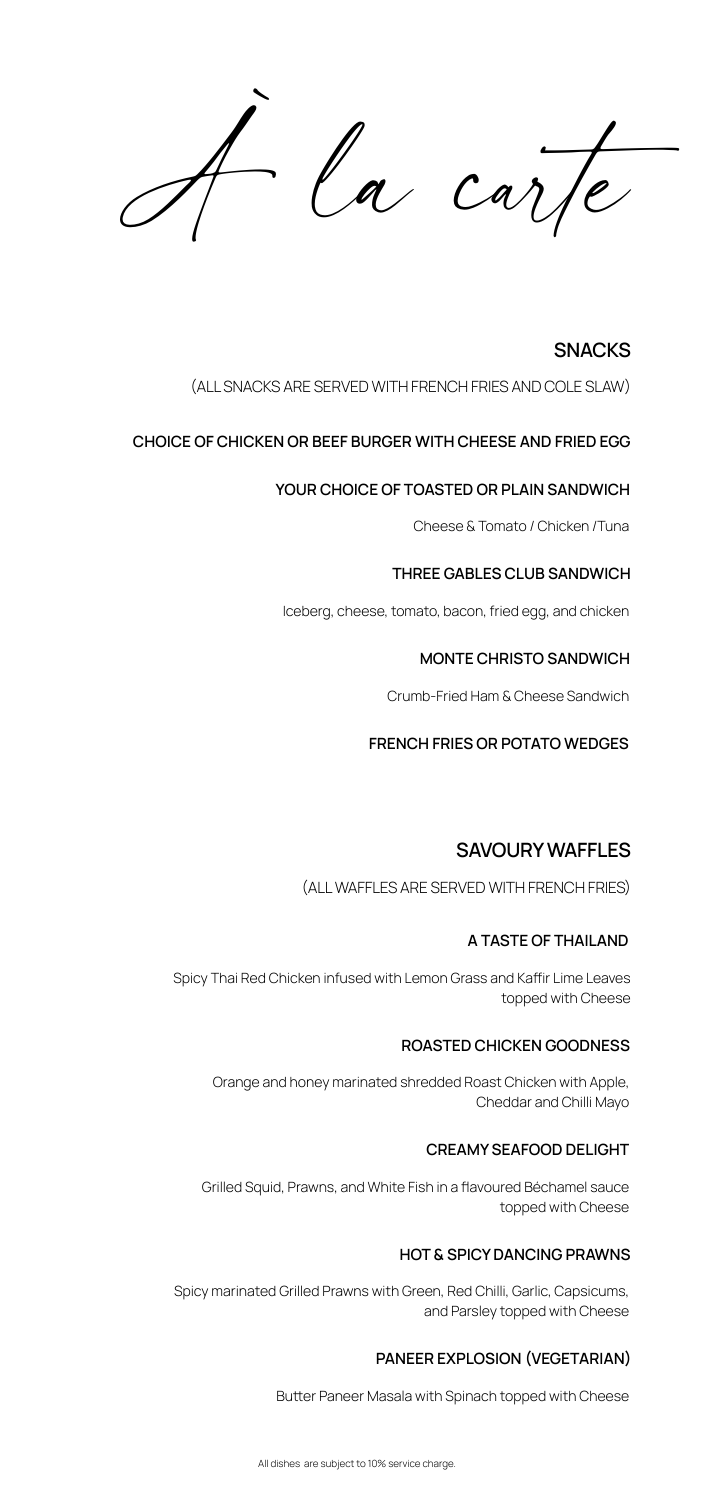La carle

# **MAIN DISHES**

Prime cut of tender lamb chop crusted with herbs, grilled, and served with potato wedges, buttered vegetables and mint jus

### **HERB CRUSTED GRILLED LAMB CHOPS**

#### **GRILLED AUSTRALIAN TENDER BEEF STRIP LOIN**

With Creamy Pepper Sauce or Basil Hollandaise or Red Wine Jus

#### **HONEY & MUSTARD GLAZED GRILLED PORK CHOPS**

With Creamy Garlic Sauce or Pan Sauce with Caramalized Onions or Peppery Pineapple Sauce

#### **CAJUN SPICED GRILLED WHOLE LEG OF CHICKEN**

Served with potato wedges, butered vegetables and herb-infused black peppercorn sauce

Grilled Modha fish and Jumbo Prawns with garlic butter / Chili Crab / Batterfried Calamari / Crumb fried King Fish fingers, Chili Tartare. Served with cumin rice and butered vegetables

#### **HONEY AND GARLIC BUTTER GLAZED NORWEGIAN SALMON STEAK**

Served with Potato Wedges and Butered Vegetables

#### **HERB INFUSED GRILLED KING FISH WITH GREEN CURRY SAUCE**

Served with turmeric rice and butered vegetables

### **CRUMB FRIED TUNA FISH WITH TARTARE SAUCE**

Served with French fries and butered vegetables

#### **SEAFOOD EXTRAVAGANZA**

Served with garlic & turmeric rice and butered vegetables

#### **GRILLED LOBSTER WITH GARLIC OR LIME BUTTER**

**Pasta >** Penne / Macaroni / Spagheti / Fetuccini **Sauce >** Napolitano / Seafood Marinara / Creamy Cheese & Parsley / Bacon, peppers, creamy cheese sauce Carbonara

All dishes are subject to 10% service charge.

#### **SELECT YOUR PASTA AND SAUCE**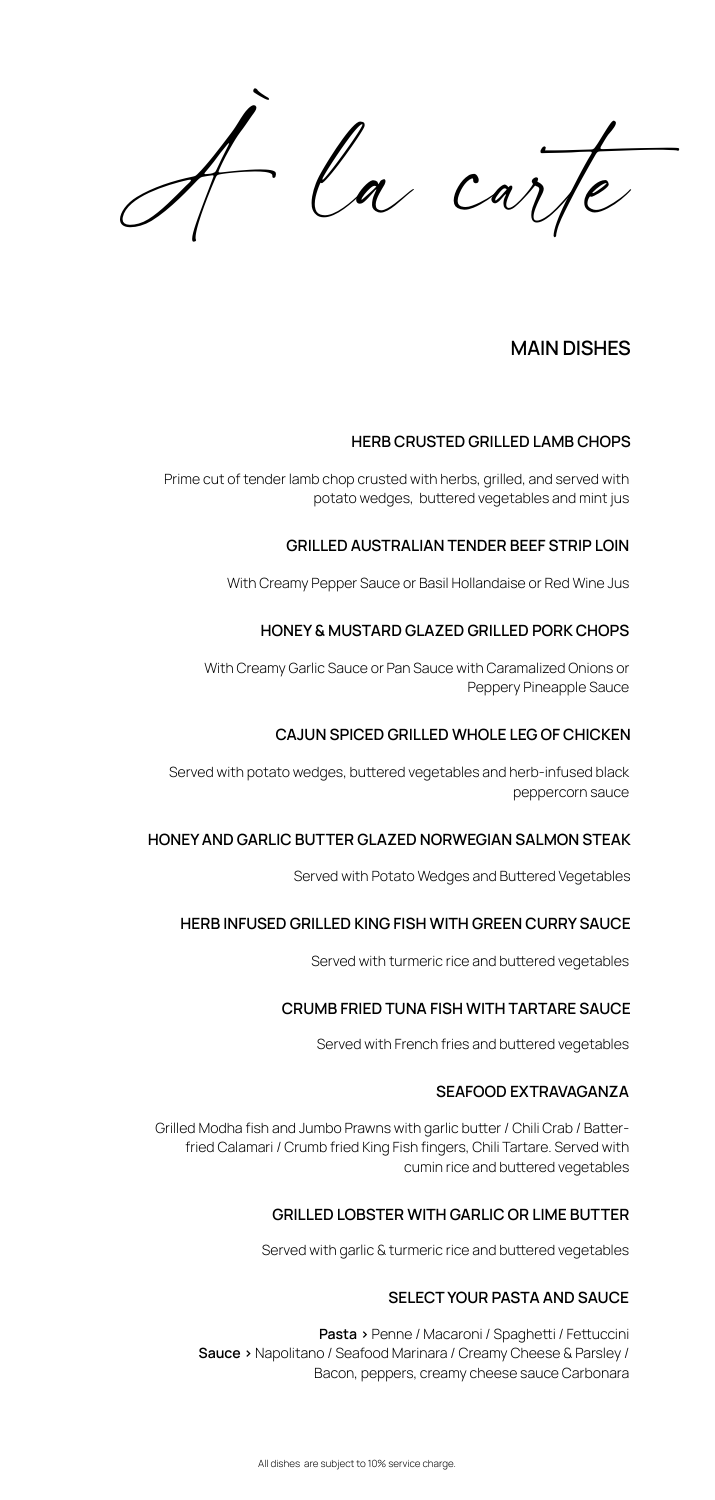a carle

# **MAIN DISHES**

# **DESSERTS / SWEET WAFFLES**

Served with lentil curry, two vegetable curries, mellum or sambal, chutney & papadam

#### **STEAMED BASMATI RICE WITH FISH OR CHICKEN CURRY** (MILD/MEDIUM/SPICY)

Served with lentil curry, two vegetable curries, mellum or sambal, chutney & papadam

#### **STEAMED BASMATI RICE WITH BEEF OR PORK CURRY** (MILD/MEDIUM/SPICY)

Served with lentil curry, two vegetable curries, mellum or sambal, chutney & papadam

#### **STEAMED BASMATI RICE WITH PRAWN OR CRAB CURRY** (MILD/MEDIUM/SPICY)

Indonesian fried rice served with chicken satay, fried egg, prawn cracker & vegetable salad

#### **NASI GORENG**

**ASSORTED ICE CREAM (VANILLA, STRAWBERRY, MANGO, BUTTER SCOTCH, AND CHOCOLATE)**

**FRESH FRUIT SALAD WITH VANILLA OR STRAWBERRY OR CHOCOLATE ICE CREAM** 

**ASSORTED FRESH FRUIT PLATTER**

**PAN CAKES FILLED WITH HONEYED COCONUT IN A MALIBU, COCONUT, &** 

#### **PINEAPPLE SAUCE FLAMED WITH RED RUM – VANILLA ICE CREAM**

#### **CURD AND TREACLE**

#### **COINTREAU SCENTED RICH CHOCOLATE MOUSSE**

Indonesian style fried vermicelli with chicken satay, fried egg, prawn cracker & vegetable salad

#### **MEE GORENG**

#### **KOREAN STYLE BEEF BULGOGI WITH EGG, GARLIC, AND SCALLION FRIED RICE**

All dishes are subject to 10% service charge.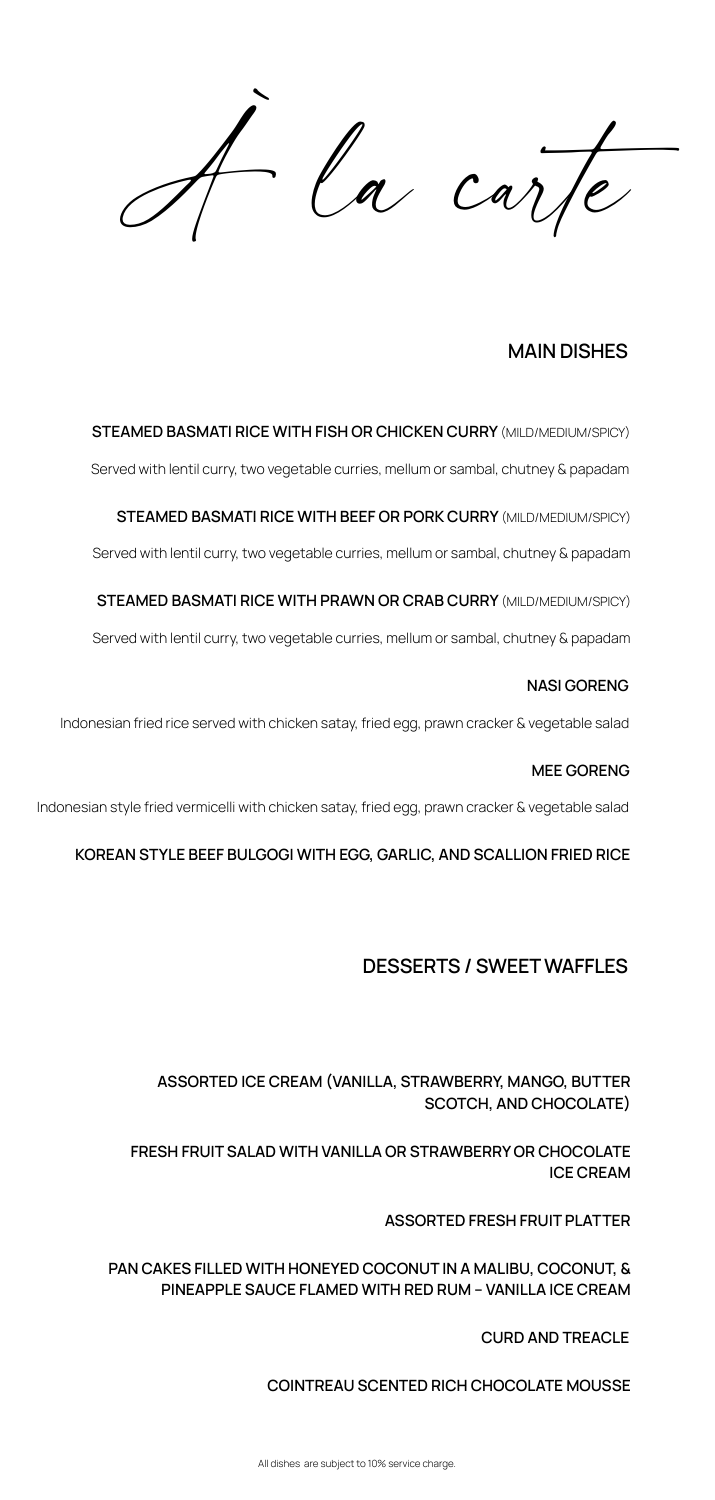la carte

# **DESSERTS / SWEET WAFFLES**

Orange Waffle with a layer of Soft Chocolate Brownie topped with Tangy Salted Caramel Sauce

Two layers of Coffee Flavoured Waffles with Tiramisu Cream topped with Butter Scotch Ice Cream

#### **AWESOME BROWNIE BITE**

Passion Fruit Waffles with Brandy flamed Mango or Pineapple Toffee Sauce with Vanilla Ice Cream

#### **TIRAMISU WITH A TWIST**

#### **MANGO OR PINEAPPLE JUBILEE**

All dishes are subject to 10% service charge.

# **KAHLUA & COINTREAU SCENTED TIRAMISU WITH FRUIT SALSA**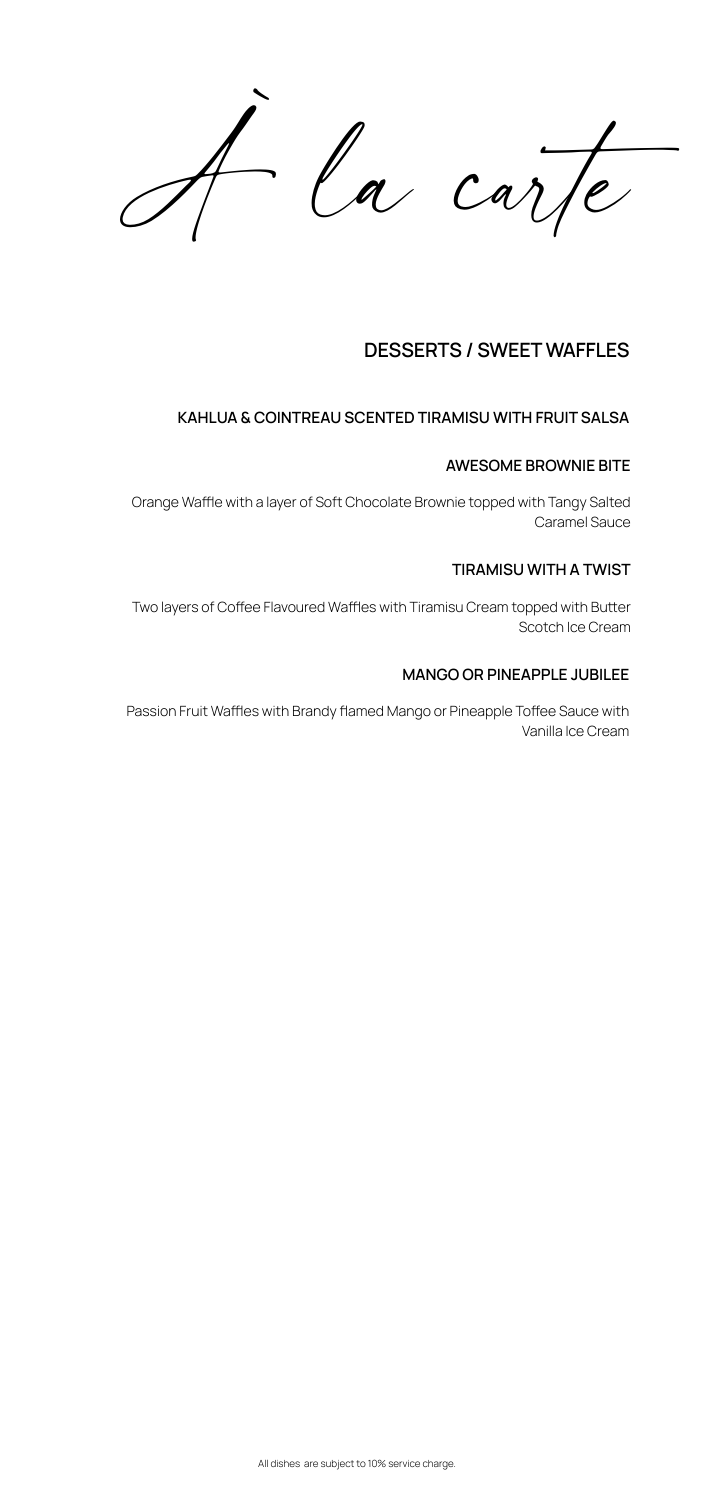Breakfast

# **SIMONDOU**

**FRESHLY BREWED HIGH GROWN BROKEN ORANGE PEKOE TEA OR COFFEE**

Watermelon / Papaya / Pineapple / Orange / Tropical Mixed Fruit / Fresh Fruit Juice of the Season

**YOUR CHOICE OF FRESH FRUIT JUICE**

All dishes are subject to 10% service charge.

Red Milk Rice / Kurakkan Pittu / String Hoppers / Egg & Plain Hoppers / Pol Roti Local Bread

Pineapple, Papaya, Watermelon, Banana, Seasonal Local Fruits

# **SRI LANKAN STYLE HERBAL PORRIDGE WITH JAGGERY**

## **ASSORTED TROPICAL FRESH FRUIT PLATTER**

# **YOUR CHOICE OF FARINACEOUS**

Fish Curry | Chicken Curry | Pork Curry | Beef Curry (Mild or Medium or Spicy)

Dhal Curry or Potato Mustard Curry Spicy Katta Sambol (Sri Lankan Chili Paste with

Onion, Maldivian Fish Flakes and Lime) Coconut Sambol (Mild or Medium or Spicy) Or



### **ACCOMPANIED BY**

SRI LANKAN BREAKFAST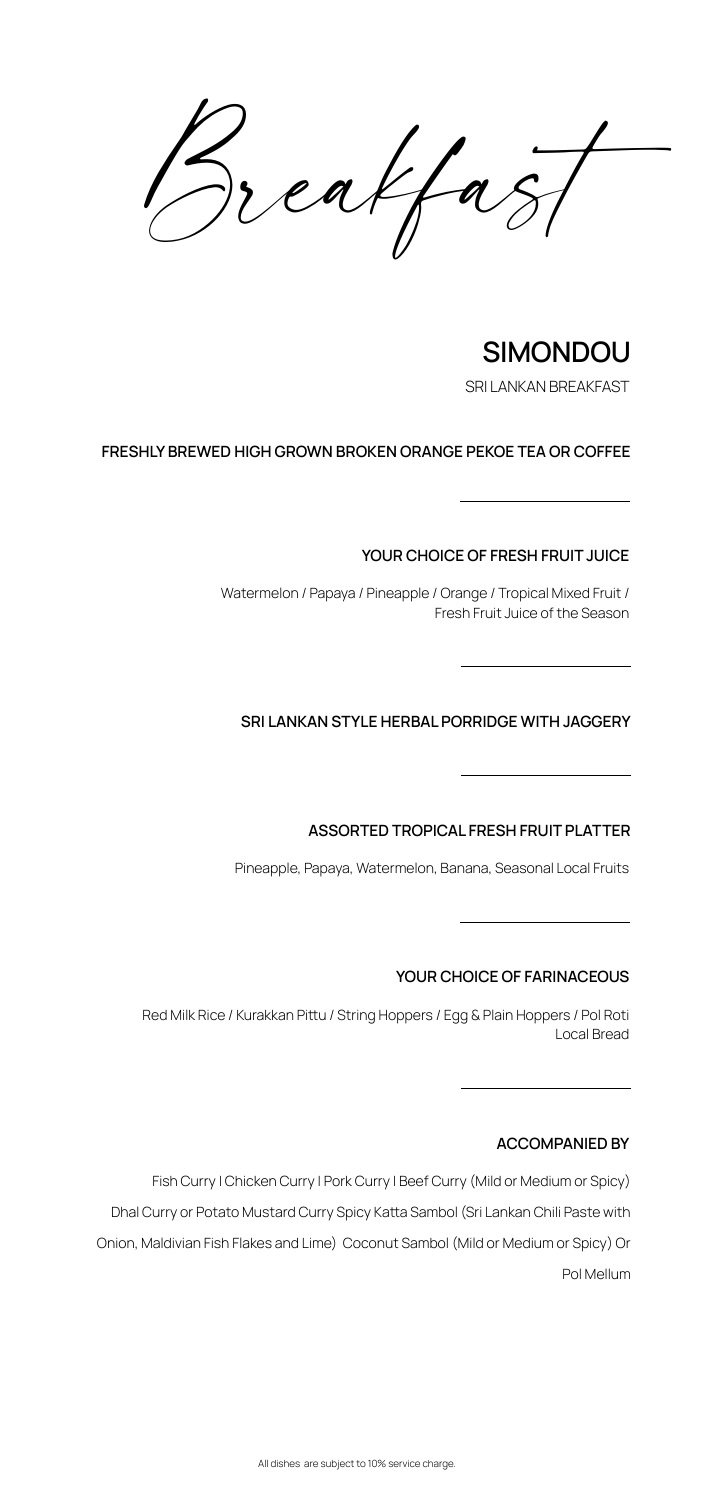Breakfast

# **THE HIGHLANDER**

#### **FRESHLY BREWED HIGH GROWN BROKEN ORANGE PEKOE TEA OR COFFEE**

Watermelon / Papaya / Pineapple / Orange / Tropical Mixed Fruit / Fresh Fruit Juice of the Season

**YOUR CHOICE OF FRESH FRUIT JUICE**

All dishes are subject to 10% service charge.

Pineapple, Papaya, Watermelon, Banana, Seasonal Local Fruits

# **ASSORTED BREAD BASKET**

Butter, Fruit Jam, Marmalade, Bee's Honey

#### **ASSORTED TROPICAL FRESH FRUIT PLATTER**

Corn Flakes / Muesli / Oats Milk / Bee's Honey

#### **CHOICE OF CEREALS / PORRIDGE**

Orange and Honey Marinated Shredded Roast Chicken with Apple, Cheddar and Chilli Mayo

#### **YOUR CHOICE OF BREAKFAST WAFFLES**

Vanilla Waffles Topped with Poached Banana and Salted Caramel Sauce

Cinnamon Waffles with Maple Syrup and Diced Cashew nuts

Coffee Waffles with Whipped Orange Cream Chocolate Syrup and Cashew nuts

Pineapple perfumed Waffles with Tropical Fresh Fruits and Yoghurt

Savoury Waffles with Scrambled Eggs Flamenco